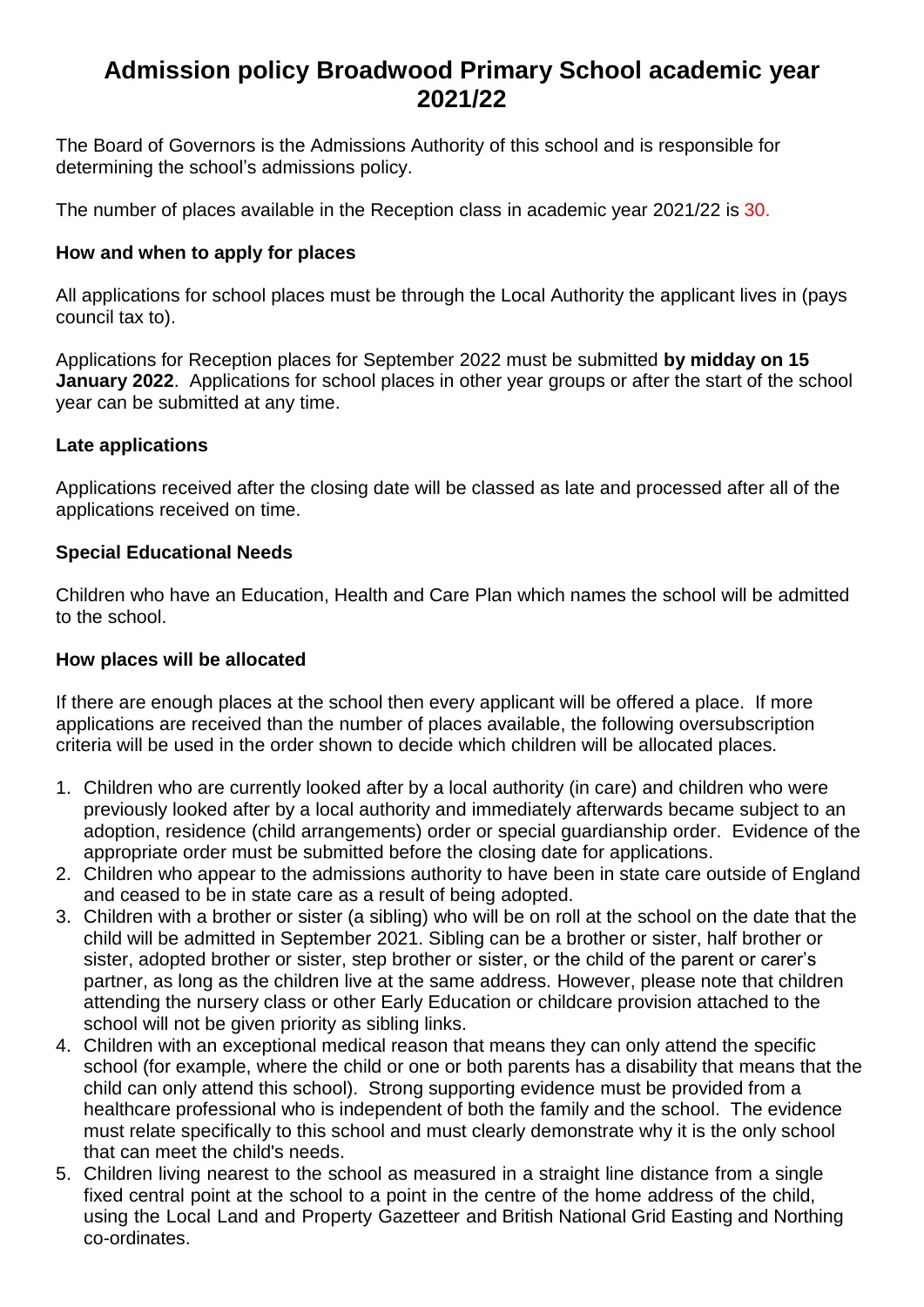**Parents and carers should note that the allocation of Reception places does not take into account attendance at any specific nursery class or school. Children in the nursery class of the school will not be given priority nor are they guaranteed a Reception place in the main school.** 

# **Tie break**

In every criteria, distance from home to school will be the deciding factor. In the event that more than one child has an equal right to an available place the place will be offered by random allocation.

# **Additional notes**

- Parents/carers have two weeks to respond to an offer of a school place. If an acceptance is not received it may be assumed that a place is no longer required and the offer may be withdrawn.
- Parents who share responsibility for the care of their child are expected to reach agreement to a school placement between them. If conflicting applications are received or the admissions team is made aware of a dispute between parents all applications will be placed on hold and will not be processed until written agreement is provided from both parents or a Court Order is obtained confirming which application has priority.
- When stating your choice of school, you must give the child's permanent address at the time of application. The address of childminders or other family members who may share in the care of your child must not be quoted as the home address.
- If the child lives at more than one address Monday to Friday (for example due to a separation) the address used should be where the child lives most of the time during the school week. Only one address can be used. If the child lives at two addresses, the Local Authority will decide which address to use based on child benefit, child tax credit, Court Orders and/or GP registration.

# **Waiting lists**

For applications for Reception places, waiting lists will be kept until the 31 December 2021 and will then be cleared. Waiting lists will be ranked using the oversubscription criteria regardless of the date the application was received. From January and then on a termly basis, waiting lists will be cleared and parents will need to re-apply each term if they still want their child to be considered for a place at the school.

#### **Summer born children and the admission of children below compulsory school age including deferred entry and part time admission**

The School Admissions Code requires school admission authorities to provide for the admission of all children in the September following their fourth birthday. However, a child is not required to start school until they have reached compulsory school age following their fifth birthday. For summer born children (those born after 1 April) this can sometimes be almost a full school year after the point at which they could first be admitted.

Some parents may feel that their child is not ready to start school in the September following their fourth birthday. Parents are entitled to request in writing that:

- their child attends part-time until they reach compulsory school age, or
- that the date their child is admitted to school is deferred until later in the same academic year or until the term in which the child reaches compulsory school age. The school will hold any